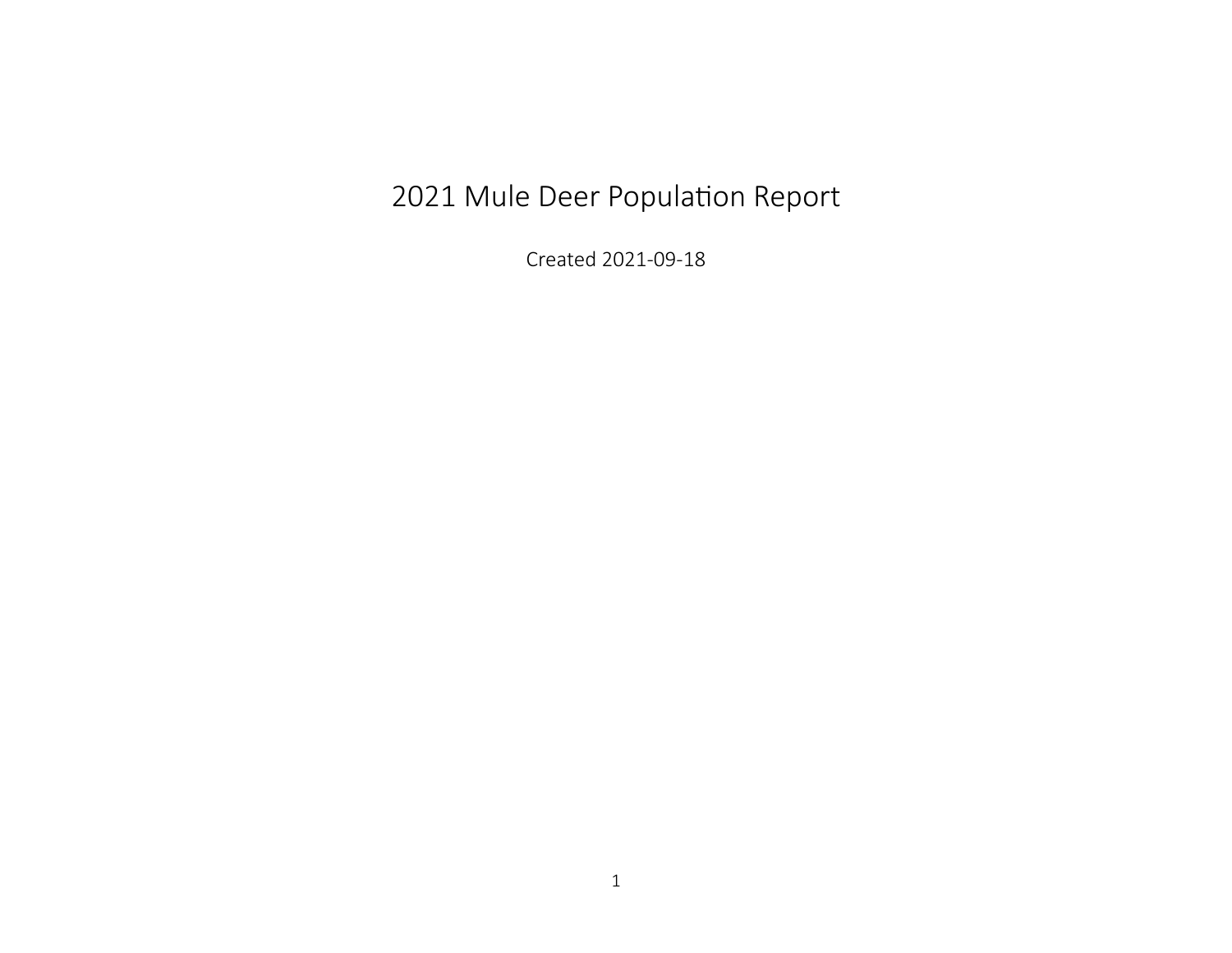| Region    | $\stackrel{\rightarrow}{\sim}_{\sim}$ | ক্তৃ    | $\stackrel{2}{\sim}$ | <b>2014</b> | $\stackrel{\rightarrow}{\sim}_\zeta$ | <b>ZOZE</b> | $\stackrel{<}{\sim}$ | <b>z</b> ozo | $\phi_{\rm c}$ | <b>z</b> os | $\phi$ ್ಧ | $\mathrel{\mathrel{\triangle}_q}$ | a difference from U.A. |
|-----------|---------------------------------------|---------|----------------------|-------------|--------------------------------------|-------------|----------------------|--------------|----------------|-------------|-----------|-----------------------------------|------------------------|
| Region 1  | 13,016                                | 6,495   | 7,547                | 10,728      | 8,065                                | 6,918       | 10,770               | 5,800        | 6,277          | 6,979       | 6,055     | 8,059                             | $-25$                  |
| Region 2  | 14,226                                | 11,472  | 12,754               | 12,267      | 14,267                               | 15,960      | 17,345               | 13,864       | 11,530         | 10,071      | 9,551     | 13,028                            | $-27$                  |
| Region 3  | 33,293                                | 33,204  | 34,172               | 35,482      | 38,912                               | 43,049      | 50,496               | 43,835       | 42,774         | 39,004      | 43,025    | 39,750                            | 8                      |
| Region 4  | 46,384                                | 46,216  | 49,210               | 56,133      | 56,629                               | 64,264      | 71,359               | 66,281       | 59,783         | 60,701      | 58,082    | 57,731                            | 1                      |
| Region 5  | 34,720                                | 33,836  | 37,977               | 32,185      | 32,042                               | 36,182      | 38,357               | 36,965       | 32,226         | 32,583      | 32,103    | 34,471                            | $-7$                   |
| Region 6  | 42,053                                | 32,983  | 36,674               | 37,487      | 43,561                               | 64,660      | 65,848               | 65,371       | 66,510         | 64,940      | 67,994    | 53,462                            | 27                     |
| Region 7  | 65,549                                | 47,424  | 53,934               | 79,287      | 103,812                              | 135,000     | 132,000              | 117,519      | 102,538        | 114,035     | 77,140    | 93,476                            | $-17$                  |
| Statewide | 249,241                               | 211,630 | 232,268              | 263,569     | 297,288                              | 366,033     | 386,175              | 349,635      | 321,638        | 328,313     | 293,950   | 299,976                           | $-2$                   |

LTA = long term average (previous 10 years)

- The estimates for mule deer populations are based upon population modeling with survey and/or harvest inputs.
- Mule deer estimates are not comprehensively validated with site specific research or enhanced monitoring efforts.
- Mule deer estimates are not framed with confidence intervals and are subject to adjustment.
- The method used to make mule deer population estimates was changed in 2015 ‐ Population estimates on this page should be used in place of previous population estimates.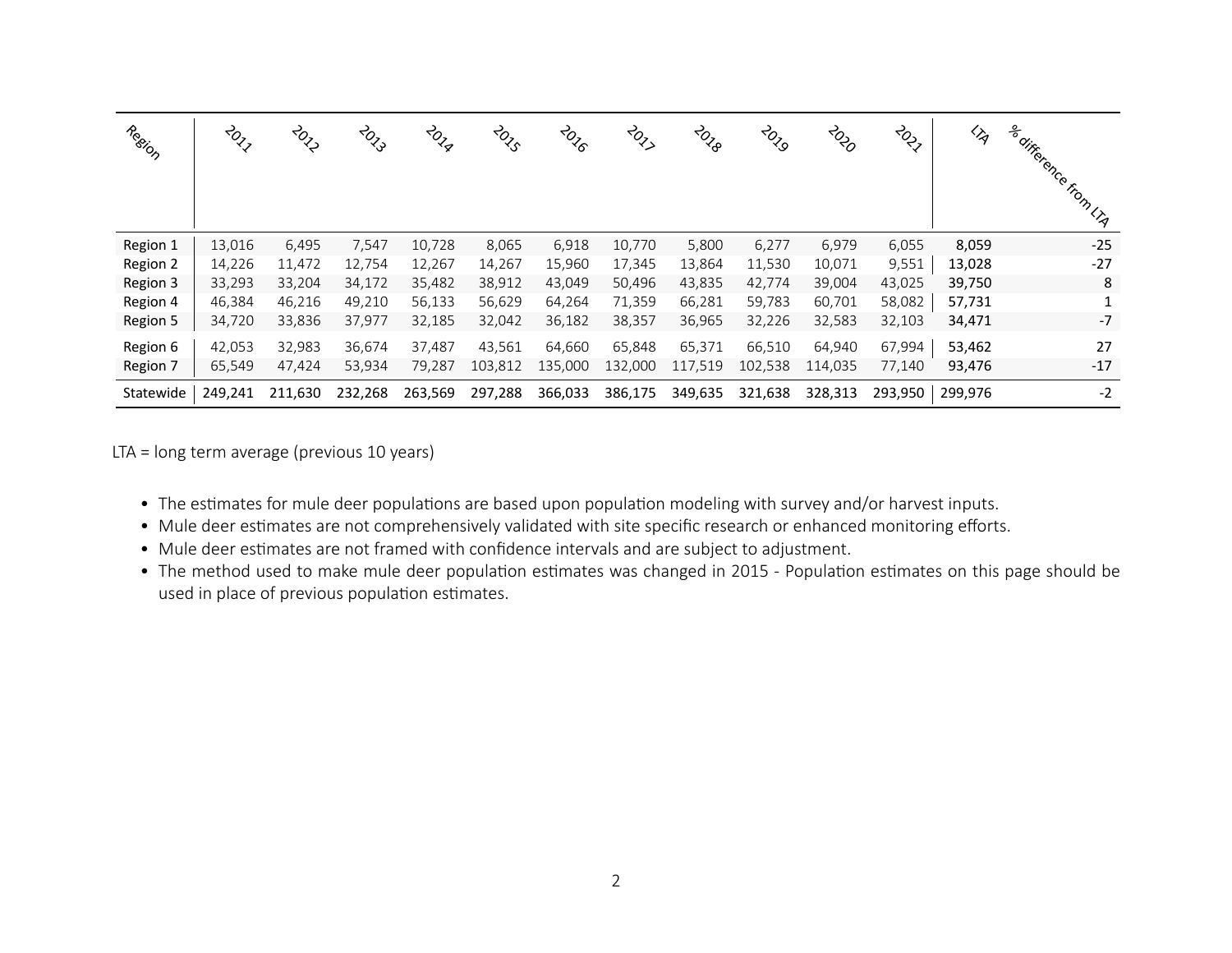